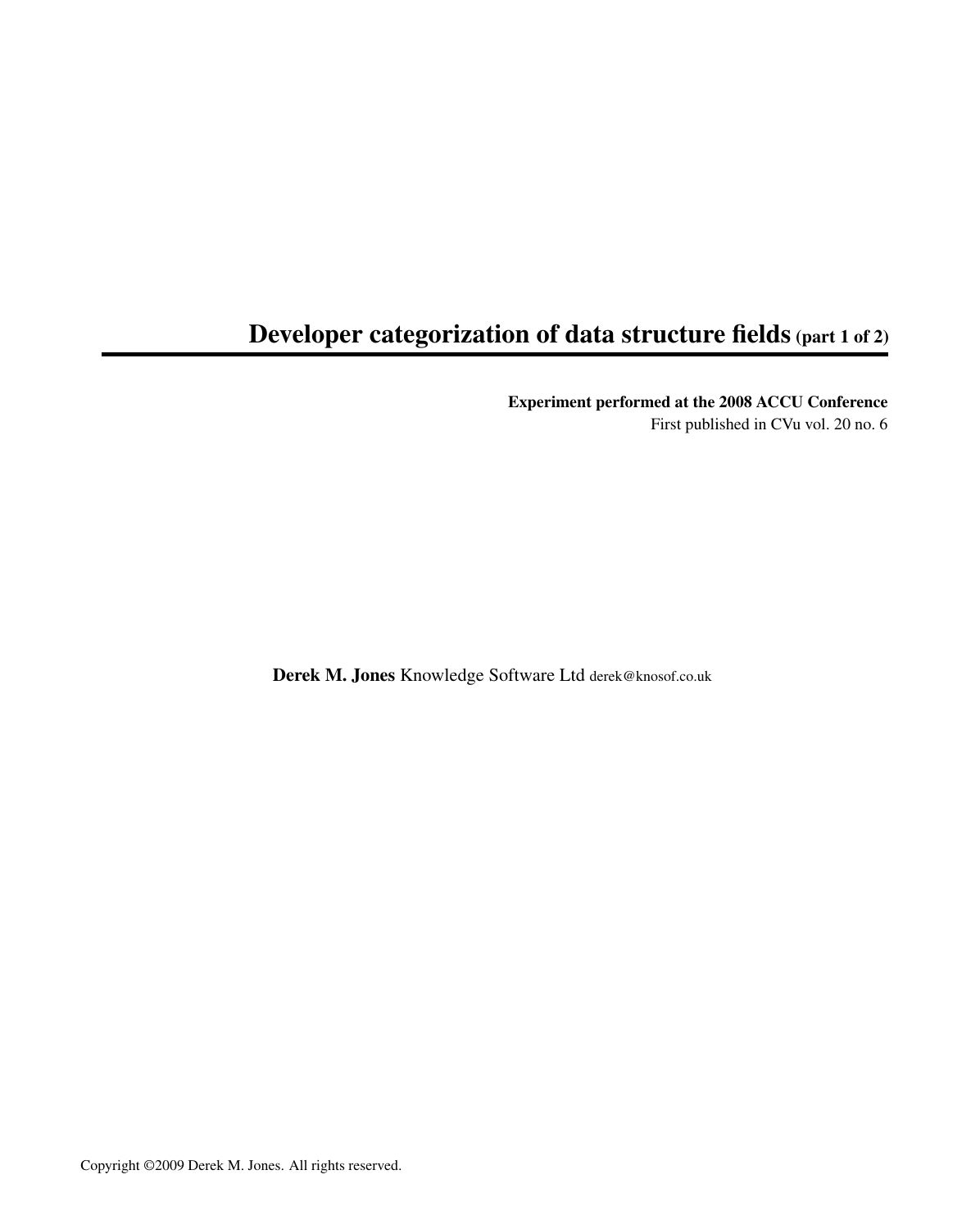## **1 Introduction**

Data structures are an important aspect of software engineering and while a great deal of effort has been expended on analysing them from a mathematical point of view almost no effort has put into analysing the thought processes used by developers when creating data structures.

This article investigates the decision making process behind developers' creation of datatype definitions. Two sources of data are analysed, measurements of existing code (in particular patterns of field ordering within one or more aggregate types, e.g., C **struct** types) and the results of an experiment carried out at the 2005 and 2008 ACCU conferences (this asked subjects to create one or more data structures to handle a specified collection of data items).

This first part investigates various patterns that occur in the definitions contained in a large body of existing C source code, while a second part discusses the results of an experiment that asked developers to create a set of definition from a specification.

An understanding of the thought processes used by developers when writing code is essential to the creation of support tools (e.g., refactoring or flagging suspicious usage) and coding guidelines.

From the human point of view the organization of data structures is a classification problem. People actively use classification to infer characteristics of objects they have not encountered before. For instance, if I encounter a four legged animal that barks and has a tail I am likely to classify it as a dog and I can use my existing knowledge of objects that I have previously placed in the dog category to infer some of the likely characteristics of the animal I have just encountered. This process is not perfect, for instance during World War II some of the children evacuated from the built-up areas of London to the country had not seen sheep before and initially classified them as dogs.

Children as young as four have been found to use categorization to direct the inferences they make,<sup>[3]</sup> and many different studies have shown that people have an innate desire to create and use categories (they have also been found to be sensitive to the costs and benefits of using categories<sup>[9]</sup>).

Analysing the factors that influence how developers organise information into one or more aggregate datatypes requires a more global perspective than can be obtained from measuring source code (e.g., background data on the application domain and program design constraints).

This first part of the article analyses existing C source code, concentrating on finding common usage patterns within individual definitions. Experience with source code suggests that the following are some of the patterns that occur in the ordering of fields within aggregate definitions:

- Fields having the same type will be placed next to other fields having the same type.
- Fields are likely to be placed close to other fields containing information with which they share semantic associations.
- The ordering of fields will follow the order in which information appears in any written specification used as the basis for creating a structure definition.

This second part of the article uses the experimental results to analyse relationships between information that the designer perceives in the application (e.g., in a geospatial application it is likely that the various kinds of location information will be a strong candidate for being grouped together) and various kinds of housekeeping information internal to the program (e.g., the next field in a linked list) will also drive the content and form of these data structures.

The experiment performed at the two conferences asked subjects to create data structure to represent various kinds of information. The results of these two experiments are discussed in the second part of this article.

# **2 Analysis of existing source**

The following subsection discusses measurements of **struct** definition field usage in the translated form of a number of large C programs (e.g., gcc, idsoftware, linux, netscape, openafs, openMotif, and postgresql).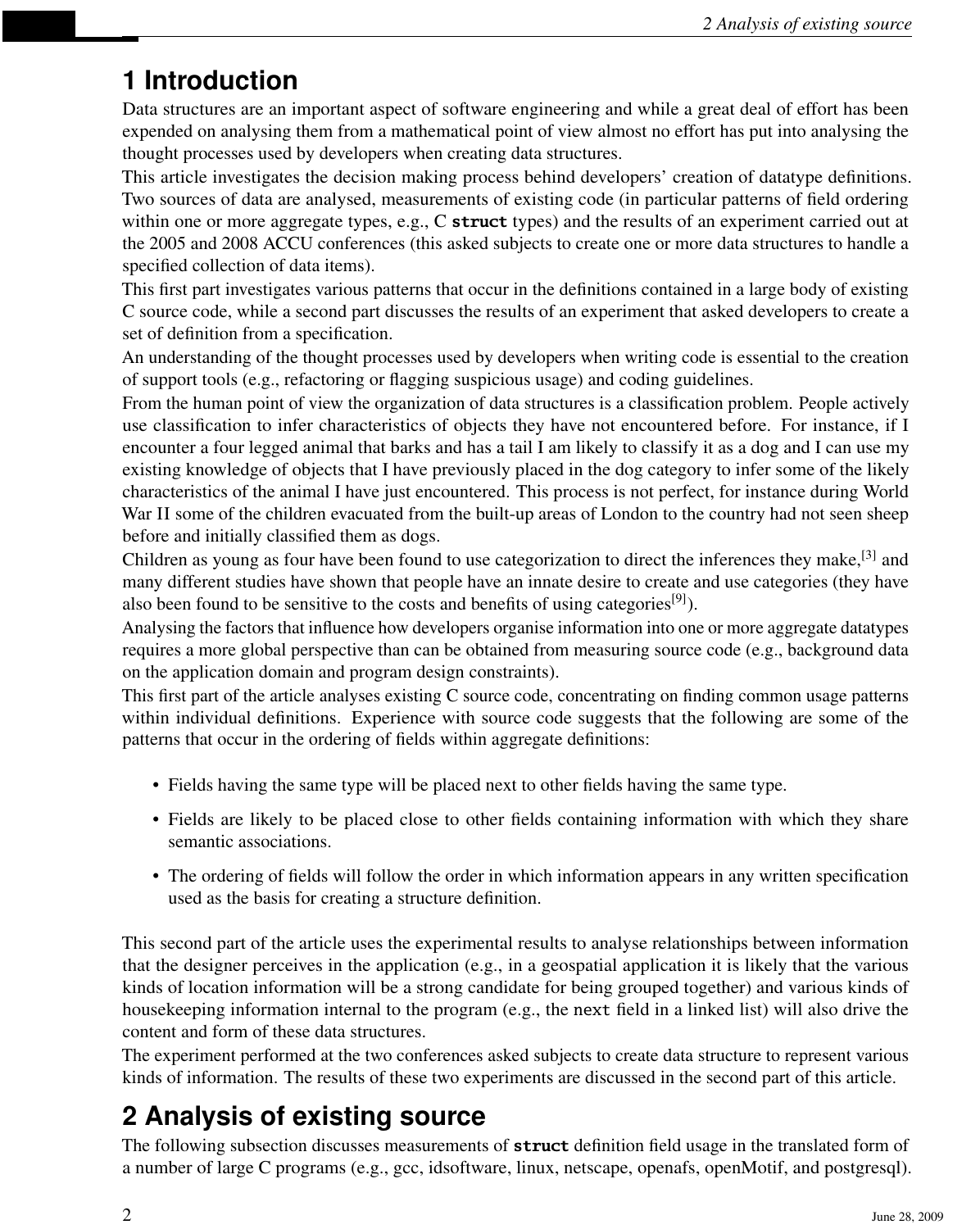*2 Analysis of existing source*



Figure .1: Number of structure and union type definitions containing a given number of members (members in any nested definitions are not included in the count of members of the outer definition). Based on the visible form of the .c and .h files.

The contents of any header files were only counted once. This C source yielded 6,244 **struct** definitions containing a total of 47,554 fields (average 6.7 per definition).

The following patterns of behavior were investigated:

- Field type sequences, in particular the observation that fields having the same type are often placed next to each other.
- Shared field names. The extent to which an aggregate definition contains one or more fields whose names also appears in other aggregate definitions.
- Character sequences that are shared between fields in the same aggregate definition, e.g., farm\_house and farm\_animal both contain farm.
- Influence of specification on field ordering. When a written specification exists do developers follow the ordering in which it presents information when ordering fields within a structure definition?

#### **2.1 Field type sequences**

Experience shows that fields having the same type are often placed next to each other within a structure. This subsection investigates this observation.

If, within a aggregate definition, fields of the same type are always placed next to each other, then a definition containing T different field types would have  $T - 1$  changes of type. If developers always attempt to place fields of different type next to each other the number of changes of type has a possible maximum value equal to the number of fields present minus one (this pattern requires sufficient fields of different type that it is possible to continually change type).

The possible sequences of field type within a definition will depend on the number of occurrences of each type. For instance, a definition containing four fields with two fields sharing one type and the other two fields sharing a different type (say x and y) can have one of six possible type sequences xxyy xyxy yxxy yxyx xyyx yyxx of which 33.3% have the minimum number of changes of type. When two fields share a single type and each of the other two fields have different types there are 12 possible field type sequences xxyz xxzy xyxz xyzx xzxy xzyx yxxz yxzx yzxx zxyx zxxy zyxx and again 50% of the sequences have the minimum number of changes of type.

As the number of fields increases the number of possible type sequences increases. In the case of five fields with three sharing the same type and two sharing a different type there are 10 possible type sequences xxxyy xxyxy xxyyx xyxxy xyxyx xyyxx yxxxy yxxyx yxyxx yyxxx of which 20% of the sequences have the minimum number of changes of type.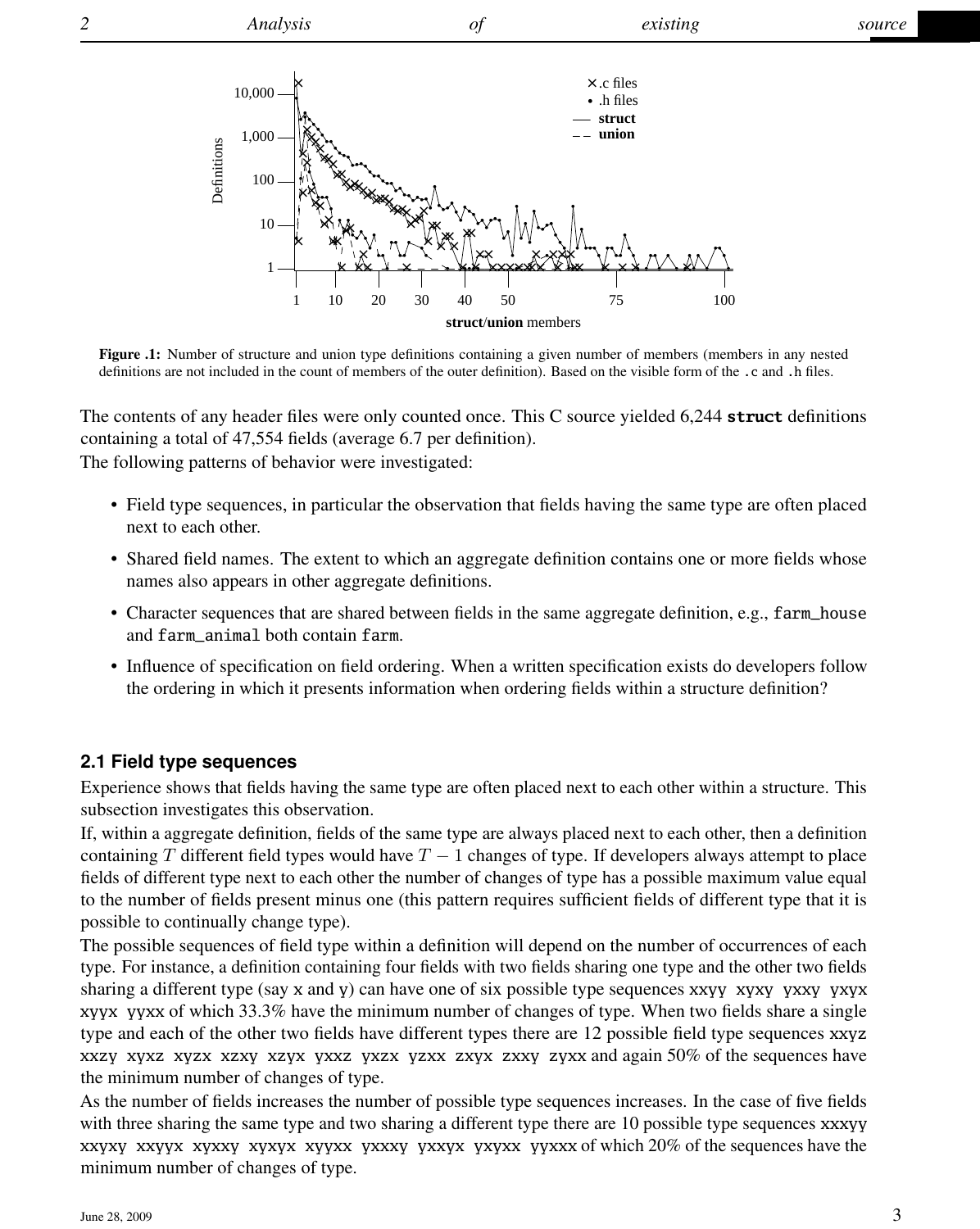

Figure .2: The measured percentage of **struct** definitions having a minimal type change sequence (x-axis) and the percentage that expected to occur if fields were ordered randomly. A cross indicates a measured percentage and the random percentage for a definition containing that particular number of types. If field ordering were random the crosses would be expected to cluster along the solid diagonal line (bullets indicate 1 standard deviation, dashed line 3 standard deviations). Data for all definitions containing between four and seven (inclusive) fields.

Table [-1.1](#page-0-0) lists possible type sequences for aggregates containing 4, 5 and 6 fields, their number of occurrence in C **struct** definitions, the expected percentage having the minimal number of changes of type and the actual percentage having minimal changes of type. The enumeration of field type sequences was calculated using a purpose written program. $1$ 

All pointer types were treated as being the same type (i.e., the pointer type), all arrays were treated as having the same type (i.e., the array type) and all struct types were treated as having the same type (i.e., the struct type; it did not matter whether these types occurred via the use of a typedef on an inline definition).

The number of **struct** definitions extracted from the sourced used for this analysis was sufficient to provide enough data to analyse definitions containing seven or fewer fields. Figure [-1.1](#page-0-0) shows a rapid, power-law like, decline in the number of C **struct** definitions as the number of fields in a definition increases, so significantly more source code would be needed to analyse definitions containing eight or more fields.

In all cases the number of definitions containing minimal field type change sequences was greater than would have occurred had the selection been random, Figure [-1.2](#page-0-0) shows the percentage is greater than three standard deviations (calculated as  $sqrt(p(1-p)n)$  where p is the probability of a minimal field sequence occurring and  $n$  is the number of instances, which has been normalised to 100).

Future research might analyse definitions where the number of type changes was only one, or more, greater than the minimum.

<sup>.1</sup>This program was written by Dawn Lawrie. Your author is keen to hear from anybody who knows of an algorithm, other than enumeration, for calculating these values. The number of different type combinations for a definition containing  $N$  fields is the number of integer partitions of  $N$ . The probability of encountering a field order having the minimum number of changes of type is obtained by dividing the number of minimum changes of type (this is  $m!$ , where m is the number of types in the partition) by the number of possible combinations of each type in the partition, for each of partition possible for a given definition.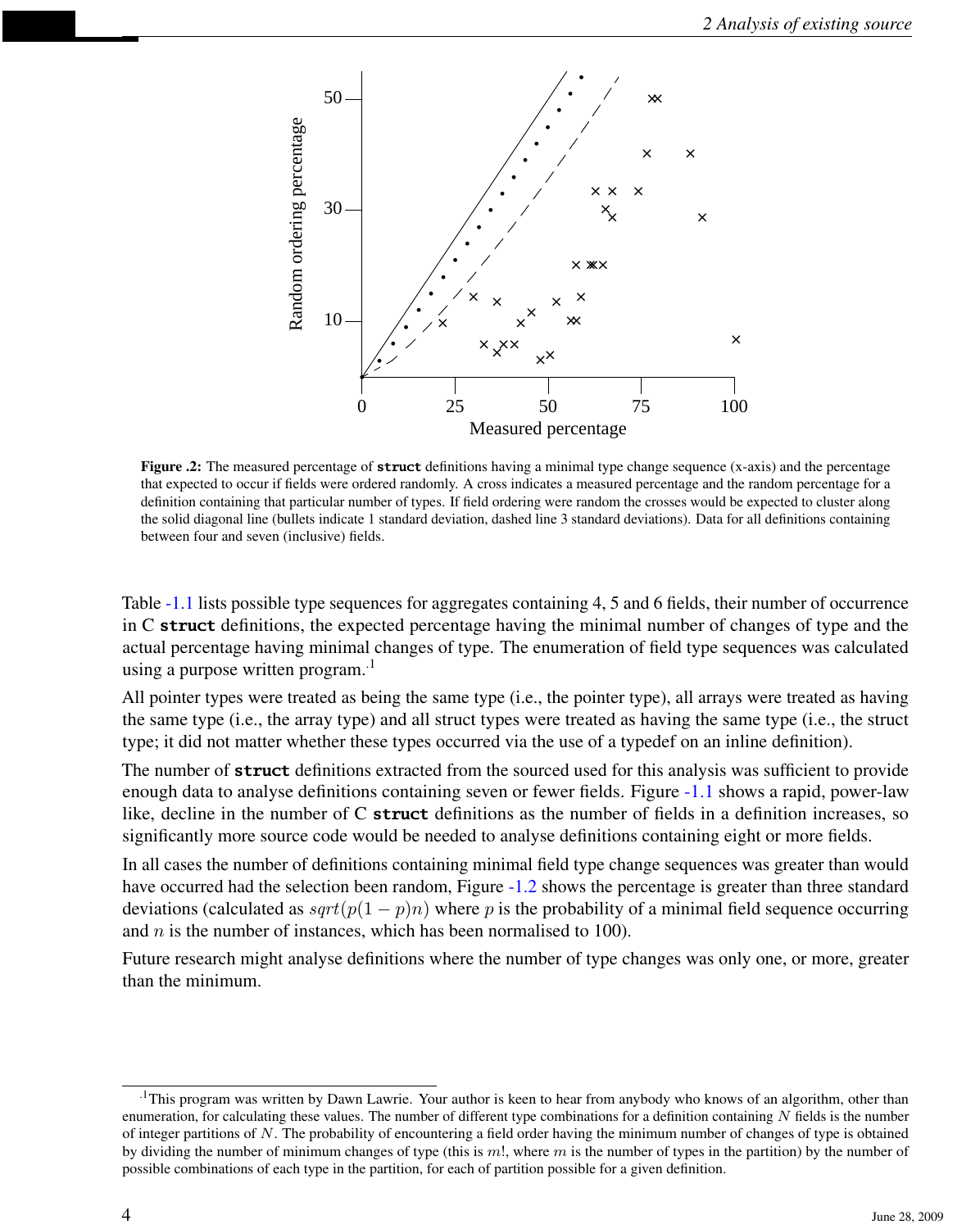| <b>Table .1:</b> Field type patterns for <b>struct</b> definitions containing various numbers of fields, the number of measured occurrences |
|---------------------------------------------------------------------------------------------------------------------------------------------|
| oin source code and the measured percentage having a minimum number of type changes, and the percentage of type changes                     |
| expected if field ordering was random. When all fields have the same type, or where each field has a different type, every sequence         |
| contains the same number of type changes and were not counted.                                                                              |

| Fields | Field type pattern | Source occurrences | % minimum type change | % random ordering |
|--------|--------------------|--------------------|-----------------------|-------------------|
| 4      | 112                | 239                | 77.4                  | 50.0              |
| 4      | 13                 | 185                | 78.9                  | 50.0              |
| 4      | 22                 | 98                 | 62.2                  | 33.3              |
| 5      | 1112               | 57                 | 87.7                  | 40.0              |
| 5      | 113                | 94                 | 64.9                  | 30.0              |
| 5      | 122                | 86                 | 57.0                  | 20.0              |
| 5      | 14                 | 121                | 76.0                  | 40.0              |
| 5      | 23                 | 94                 | 61.7                  | 20.0              |
| 6      | 11112              | 19                 | 73.7                  | 33.3              |
| 6      | 1113               | 23                 | 60.9                  | 20.0              |
| 6      | 1122               | 28                 | 35.7                  | 13.3              |
| 6      | 114                | 53                 | 64.2                  | 20.0              |
| 6      | 123                | 72                 | 55.6                  | 10.0              |
| 6      | 15                 | 51                 | 66.7                  | 33.3              |
| 6      | 222                | 9                  | 100.0                 | 6.7               |
| 6      | 24                 | 60                 | 51.7                  | 13.3              |
| 6      | 33                 | 21                 | 57.1                  | 10.0              |

Possible reasons for this grouping of fields by type include:

- Fields are grouped together semantically and such related fields are likely to hold similar kinds of information and this is represented using the same type.
- Developers are attempting to minimise unused storage space. Some processors require that types larger than a byte be assigned an address that is a multiple of some power of two. For instance, an **int** may have to be assigned an address that is a multiple of 2 or 4. Grouping fields having the same type is a simple strategy to ensure that no unused padding appears between these fields.
- Developers treat the type of a field as a categorization attribute and give it significant weight when deciding the relative ordering of fields within a structure type.

### **2.2 Same information, same name and type?**

Developers are encouraged to give meaningful names to identifiers. If fields in different definitions have the same name (and contain a reasonable number of characters) it might be supposed that the information they hold is closely related semantically and these fields might be expected to share the same type.

This supposition relies on different developers representing the same information using the same name and the same type (the source code used for this analysis was written by a large number of developers). An earlier ACCU experiment<sup>[7]</sup> that asked subjects to assign a meaning to different identifier names found a wide range of meanings assigned to each identifier. The analysis of the experimental results, in part two of this article, will provide information on the extent to which developers choose the same name and type to denote the same application information.

Measurements of the translated C source show that within the measured 6,244 **struct** definitions and 47,554 fields, 21,805 (45.9%) fields had names that were not shared by other fields, while 6,415 names were shared by two or more of the other 25,749 fields (average 4.0 fields per name).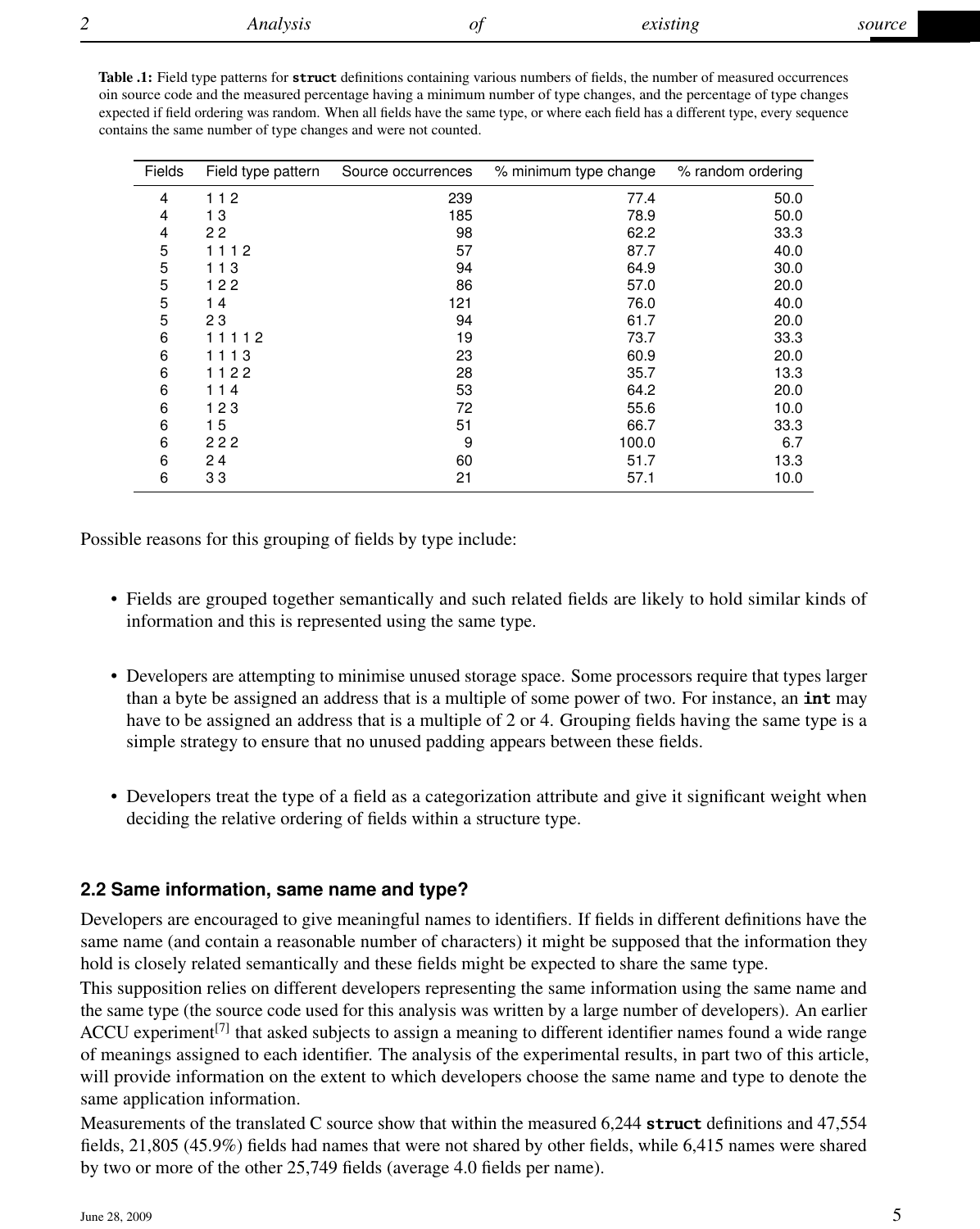| Times name used | Number of different names | Percentage of all shared names |
|-----------------|---------------------------|--------------------------------|
| 2               | 3239                      | 50.54                          |
| 3               | 1108                      | 17.29                          |
| 4               | 622                       | 9.71                           |
| 5               | 310                       | 4.84                           |
| 6               | 290                       | 4.52                           |
|                 | 162                       | 2.53                           |

Table .2: Number of times a given name occurs as a field and the number of different names occurring that number of times (e.g., if blah\_blah is used three times as the name of a field it would add one to the count appearing in the second column of the 3's row). Only field names containing 4 or more characters were analysed.

Is a field that shares its name with another field more likely to have a certain type? With one possible exception Table [-1.3](#page-0-0) suggests that the type of a field does not change the probability of its name appearing in another **struct** definition. A possible exception is pointer types which appear to be slightly more likely to occur, than the average, as the type of a field whose name appears in another **struct** definition (your author is uncertain how to appropriately calculate a standard deviation for values appearing in the two columns and so cannot say anything about statistical significance).

Table .3: Occurrences of structure type changes as a percentage of all field types (second column) and as a percentage of all fields whose names also appear in other **struct** definitions.

| Type           | % all occurrences | % duplicate occurrences |
|----------------|-------------------|-------------------------|
| int            | 16.1              | 16.8                    |
| pointer-to     | 14.1              | 18.3                    |
| unsigned char  | 11.6              | 11.1                    |
| unsigned int   | 10.3              | 8.7                     |
| array of       | 9.4               | 10.9                    |
| unsigned short | 7.6               | 7.5                     |
| struct         | 7.2               | 7.3                     |

A study by Anquetil and Lethbridge<sup>[1]</sup> analyzed 2 million lines of Pascal (see Table  $-1.4$ ) and found that members that shared the same name were found to be much more likely to share the same type than members having different names.

Table .4: Number of matches found when comparing between pairs of members contained in different Pascal records. Adapted from Anquetil and Lethbridge.[1]

|                        | Member Types the Same | Member Types Different | Total      |
|------------------------|-----------------------|------------------------|------------|
| Member names the same  | 7,709 (33.7%)         | 15,174 (66.3%)         | 22.883     |
| Member names different | 158,828 ( 0.2%)       | 66,652,062 (99.8%)     | 66,710,890 |

Refactoring and the desire for backwards compatibility can result in fields with the same name having the same type, i.e., fields moved into a new definition are retained in the original definition for backwards compatibility (perhaps because it is contained in a header included by lots of third party programs).

### **2.3 Fields sharing a subsequence of characters**

Developers sometimes use several words or abbreviations to create an identifier having what they consider to be an appropriate semantic interpretation. If two or more fields within an aggregate definition share a semantic association it is possible that one or more subcomponents of their names will share a sequence of characters, e.g., farm\_house and farm\_animal both contain farm. The article on the 2007 ACCU experiment<sup>[8]</sup> describes an algorithm for extracting the likely intended subcomponents of an identifier and this was used for the analysis described here.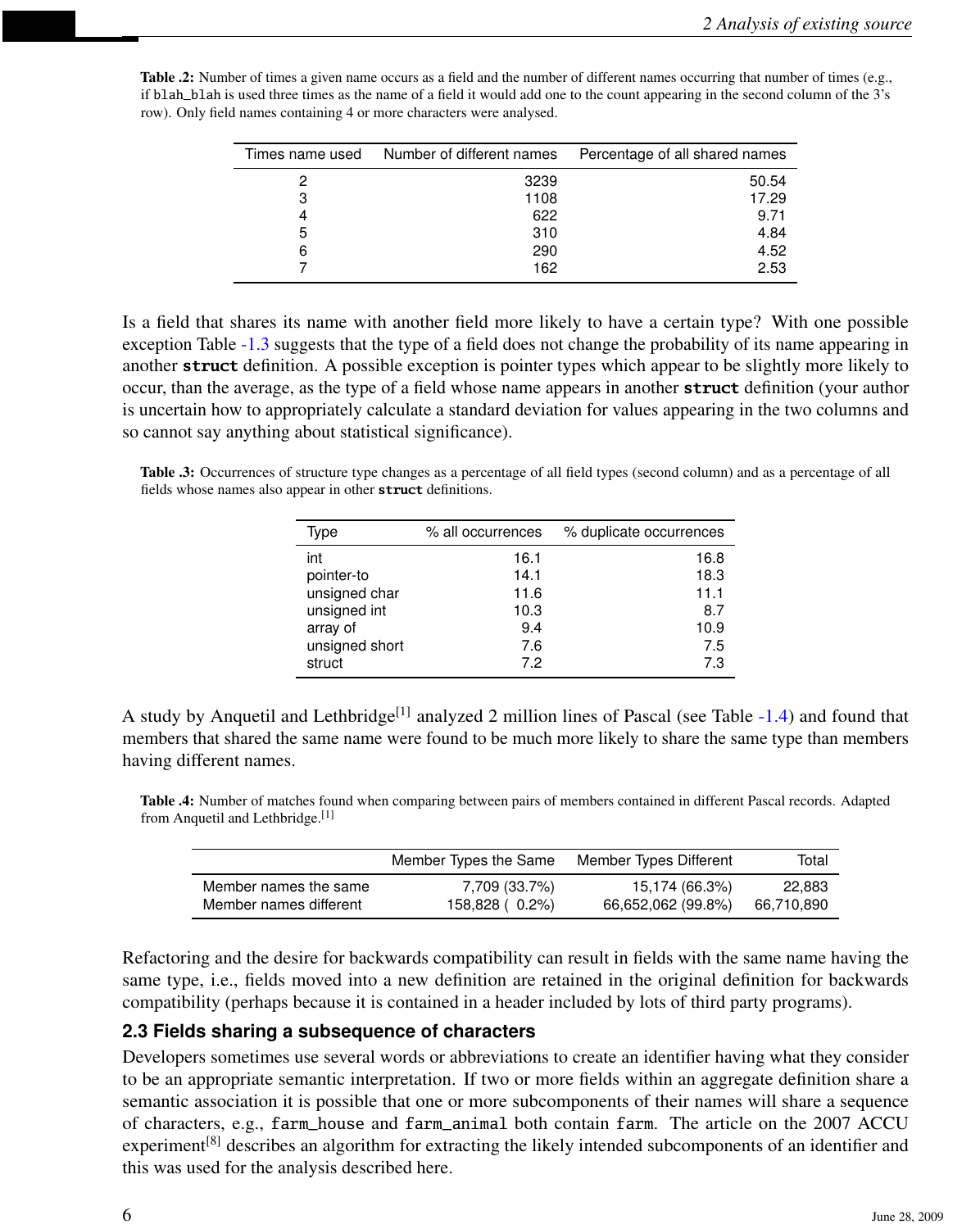

Figure .3: The number of individual field pairs that share one or more subcomponents plotted against their relative distance from each other; based on the translated C source (crosses) and based on random ordering of field pairs (bullets). Only definitions containing five or more fields were analysed and only character sequences containing three or more characters were counted. A field pair was only counted once, i.e., field pairs sharing more than one subcomponent were not counted multiple times.

A pair of fields within the same aggregate definition that share one or more is subcomponents is called a *field pair* in this article.

If developers group together semantically related fields within a definition then field pairs will be closer to each other than if fields were ordered randomly. This grouping expectation relies on there being a sufficiently large number of different subcomponent character sequences that developers are not likely to assign different semantic interpretations to the same sequence.

Figure [-1.3](#page-0-0) shows the number of individual field pairs (crosses) that share one or more subcomponents plotted against their distance from each other (adjacent fields have distance 1, if one field separates them they have distance 2 and so on; see Table [-1.5\)](#page-0-0). The bullets show the behavior expected if the fields in a field pair are ordered randomly.

Figure [-1.4](#page-0-0) shows the average distance of all field pairs (crosses) occurring within a definition having a given number of fields. The bullets show the average distance expected if the fields in a field pairs are ordered randomly.

The average distance slowly increases as the number of fields in a definition increases. Reasons for this increase, rather than staying essentially the same, include:

- Definitions containing lots of fields are more likely to contain accidental field pairs, in the sense that they share a subsequence that was not explicitly intended to be shared, than definitions containing few fields.
- The greater the number of fields the greater the probability that many semantically related fields will be clustered together, creating field pairs over a greater distance.
- Fields are added and deleted from definitions as software evolves.[11] In some cases developers have to add new fields at the end of a definition so as not to change the storage layout of the existing fields. In this case a newly added field may create a field pair but not be placed much further away from its corresponding member(s) than would be the case if it had been added when the definition was first created.

If field pairs are clustered together it is to be expected that the average field pair distance will be less than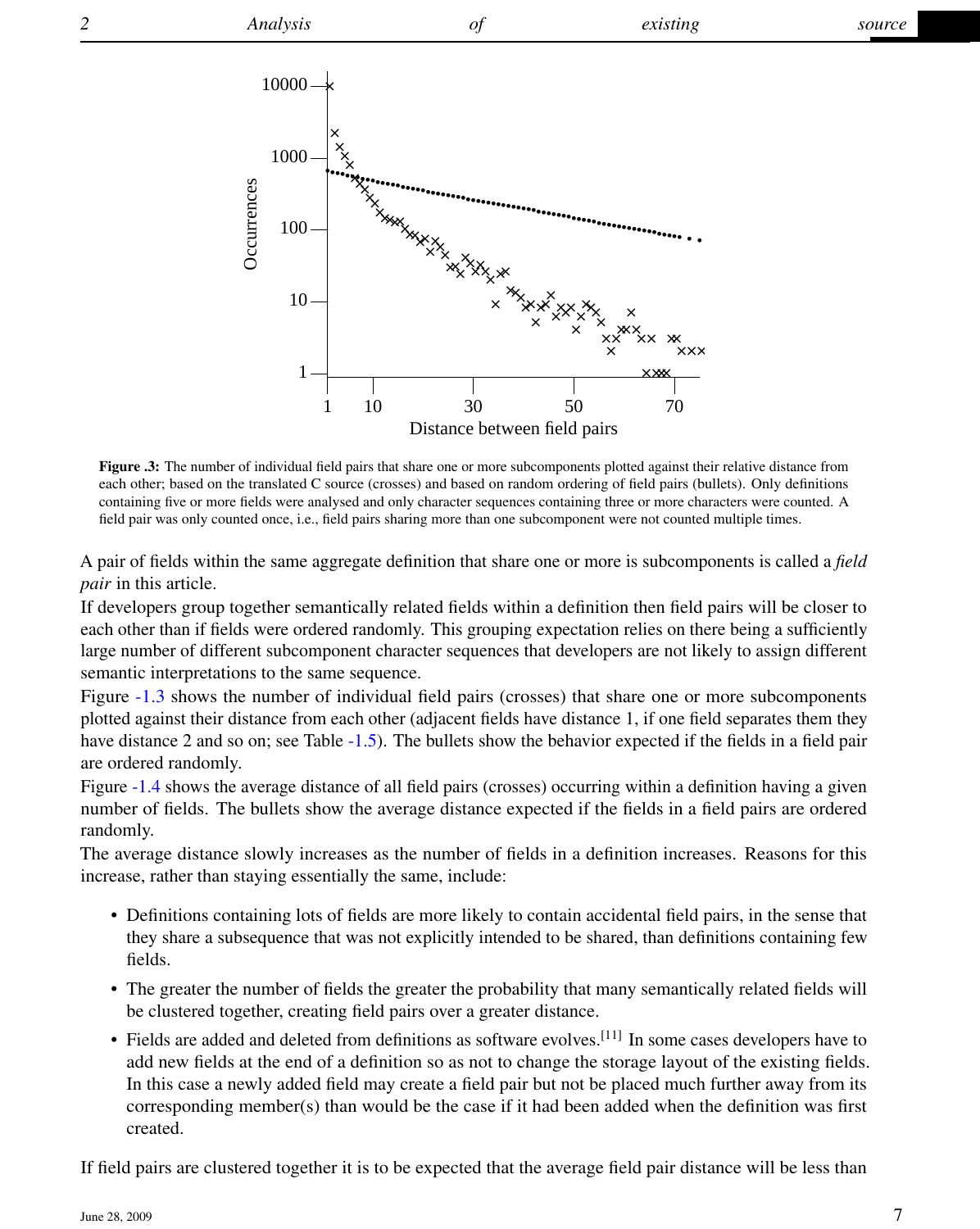

Figure .4: The average distance between field pairs for definitions containing a given number of fields; based on the translated C source (crosses) and based on random ordering of field pairs (bullets). The straight line is a least squares fit of the average distance measurements. Only definitions containing five or more fields were analysed and only character sequences containing three or more characters were counted. A field pair was only counted once, i.e., field pairs sharing more than one subcomponent were not counted multiple times.

the random field distance for all sizes of definitions. Figure [-1.4](#page-0-0) shows that this is not the case when the definition contains between five and eight fields: 5 fields, expect less than 2.0 but find 3.25; 6 fields 2.33 vs. 4.46; 7 fields 2.67 vs. 3.54; 8 fields 3.00 vs 3.18. Possible reason for this behavior include: for smaller definitions developers feel the semantic association between fields more obvious than larger definitions and there is less need to explicitly call it out via shared subcomponent names; in a set of fields having a tight semantic association any shared name is likely to be part of the aggregate type name and repeating this sequence in field names would be overkill.

#### *2.3.1 Average distance between random pairs of fields*

The average distance between a randomly chosen pair of fields in a definition containing N fields is  $(N+1)/3$ .

Table .5: Number of possible occurrences (column values) of each *distance* (top row) between every possible combination of field pairs in definitions containing a given number of fields (left column). For instance, a **struct** containing five fields has four field pairs having distance 1 from each other, three distance 2, two distance 2, and one field pair having distance 4.

|                  | Distance $1 \t2 \t3 \t4$ |    |                                          |                |       | 5 | ี |
|------------------|--------------------------|----|------------------------------------------|----------------|-------|---|---|
| Number of fields |                          |    |                                          |                |       |   |   |
|                  |                          | з  | $\begin{array}{ccc} & 2 & 1 \end{array}$ |                |       |   |   |
|                  |                          |    |                                          | 3 <sub>2</sub> |       |   |   |
|                  |                          | 5  |                                          | 4 3 2          |       |   |   |
|                  |                          | 6. | 5.                                       |                | 4 3 2 |   |   |

Proof: The average distance can be obtained by summing the distances between all possible field pairs and dividing this value by the number of possible different pairs.

Table  $-1.5$  shows the pattern that occurs as the number of fields in a definition increases.

In the case of a definition containing five fields the sum of the distances of all field pairs is:  $(4*1 + 3*2 + 2*3)$  $+ 1*4$ ) and the number of different pairs is:  $(4+3+2+1)$ . Dividing these two values gives the average distance between two randomly chosen fields, e.g., 2.

Summing the distance over every field pair for a definition containing 3, 4, 5, 6, 7, 8, ... fields gives the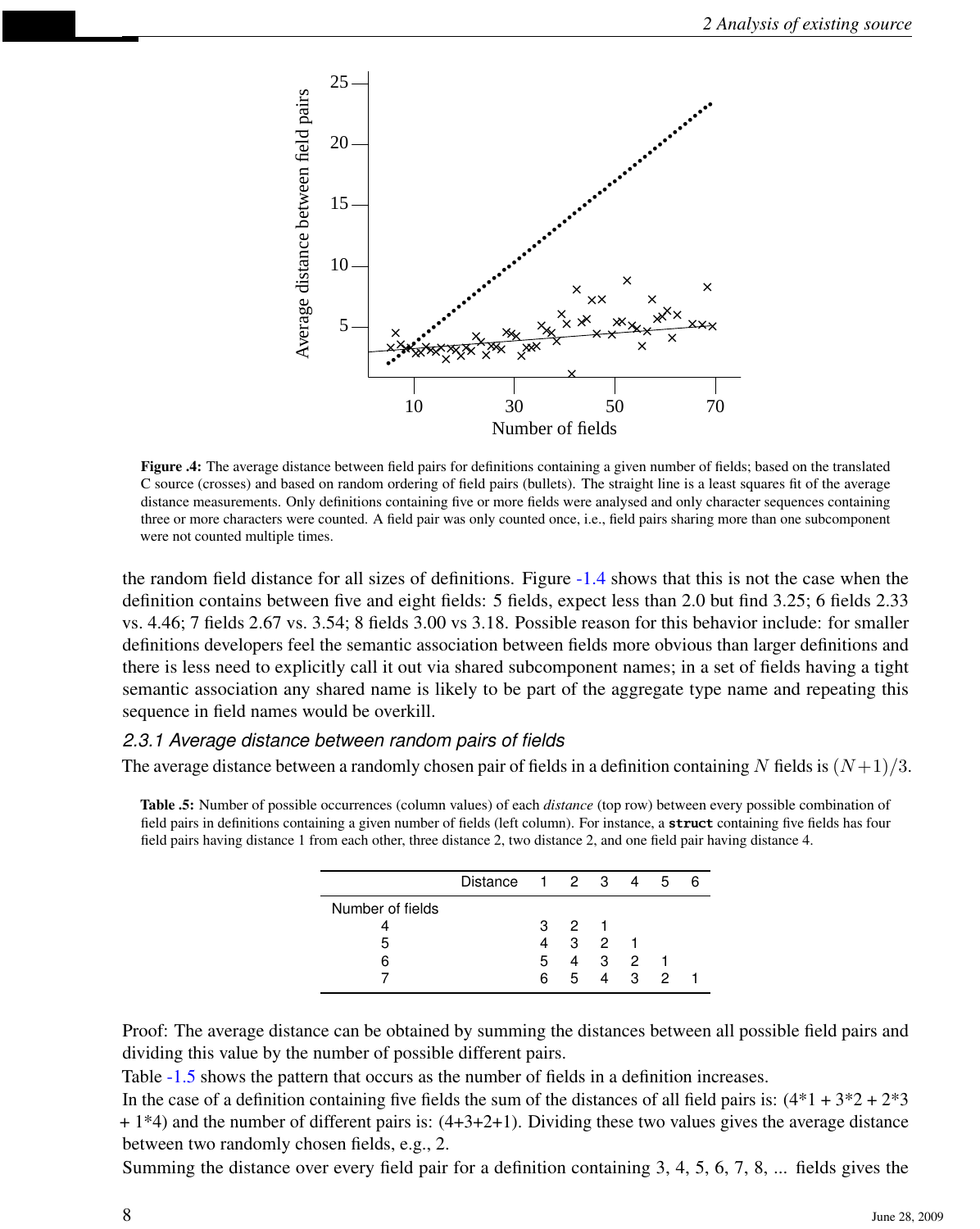sequence: 1, 4, 10, 20, 35, 56, ... This is sequence A000292 in the On-Line Encyclopedia of Integer Sequences, <www.research.att.com/{~}njas/sequences> and is given by the formula  $n * (n + 1) * (n + 2)/6$  (where  $n = N - 1$ , i.e., the number of fields minus 1).

Summing the number of different field pairs for definitions containing increasing numbers of fields gives the sequence: 1, 3, 6, 10, 15, 21, 28, ... This is sequence A000217 and is given by the formula  $n * (n + 1)/2$ . Dividing these two formula and simplifying yields  $(N + 1)/3$ .

## **3 Influence of a specification**

Many software development projects start with some form of specification containing information about the application. This specification may be sufficiently detailed that it is possible to create a one-to-one mapping from the information it contains to an aggregate definition. Of necessity any information present in a specification, that may be encoded in the fields of a definition, appears in some order. Definitions are created by adding one field at a time and if the developer works systematically through a specification it is to be expected that field ordering used will have that order. Following the order of information in a specification has the following advantages:

- simplifies the process of verifying that all items listed in the specification are covered by a field,
- requires less cognitive effort to make use of an existing ordering than to create a different one,
- people influenced by what appears to be an existing way of doing things.

To what extent does the order of fields in **struct** definitions in existing code follow the order of corresponding information within a specifications. Source of data that can be used to answer this question are hard to come by. National and international standards sometimes go into the level of detail required and in some cases there are implementations available whose source code can be viewed. For instance, POSIX[5][6] provides a specification of the information that a conforming implementation is required to support in various **struct** definitions. POSIX is supported by a wide variety of vendors who need to make available to their customers the source code, in header files, of the specified definitions.<sup>2</sup>

There are a number of complicating factors involved in using POSIX for this analysis, including:

- Implementations of much of the functionality specified in POSIX were available before work started on this standard. The authors of the standard may have based some of the orderings given in the specification on one or more of these existing implementations.
- One of the original vendors (i.e., AT&T) licensed various versions of its implementation to other vendors. It is possible that this resulted in some of the contents of some headers sharing more in common than they might have if implemented from scratch.

Header files from five different platforms supporting the functionality specified by POSIX were analysed (value in parentheses is the latest year any of the headers, for that implementation, could have been modified). The platforms were: RedHat 5.0 Linux (1996), Solaris 2.5 (1996), HP/UX 10 (1996), RS/6000 running AIX 3.2 (1992), Suse 10.3 Linux (2008).

Two versions of the POSIX Standard were used for the analyse, the first<sup>[5]</sup> published in 1990 and the latest<sup>[6]</sup> published in October 2008 (current a final draft being voted as the next revision of POSIX).

Most of the **struct**s are required to support a relative small number of fields (the number in parentheses): sigaction  $(3)$ , uname  $(5)$ , tms  $(4)$ , stat  $(10)$ , flock  $(5)$ , termios  $(5)$  and passwd  $(5)$ .

• With the exception of Solaris, which had one field out of order, all implementations of the sigaction, uname and tms structure types had the same field ordering as that given in the POSIX standard.

 $2$ Your author is keen to hear from anybody who knows of any other publicly available specifications and associated implementation headers.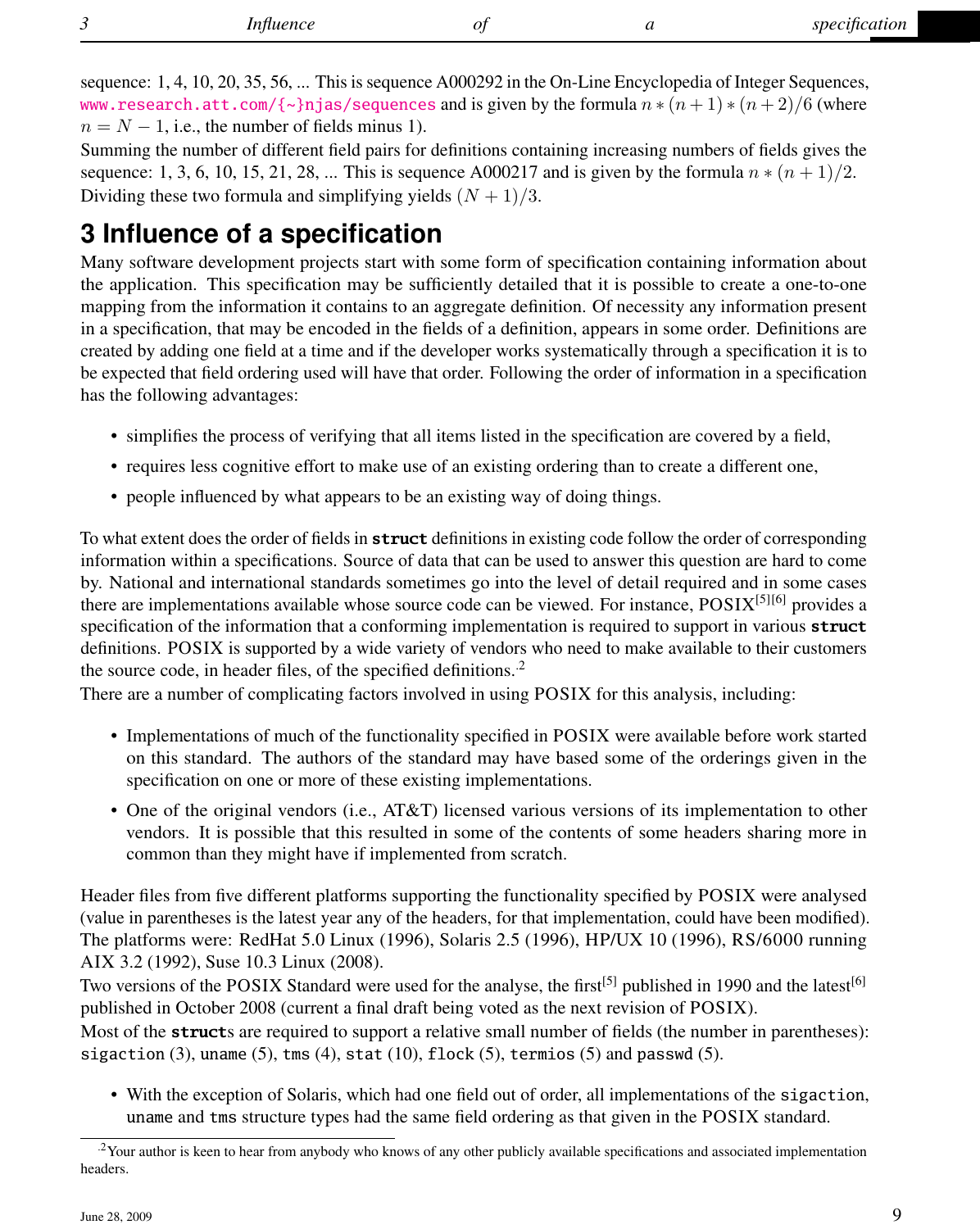- In all implementations the flock (one additional field in Solaris, two additional fields in AIX) and termios (the same three additional fields in RedHat and Suse) structure types had the same field ordering as that given in the POSIX standard.
- Within the stat structure type defined in the header sys/stat.h the relative positions of the fields st\_mode and st\_dev was reversed between the first and latest edition of the POSIX Standard. Some vendors follow one ordering while the remaining vendors follow the other. All vendors have defined more than the ten fields listed in the first edition and intersperse the additional fields at a variety of different locations.
- Within the passwd structure type defined in the header pwd.h all of the implementations included fields not specified in either version of the POSIX standard, with the additional field shared across implementations always occurring in the same relative location.
- The sigevent structure type was not specified in the first edition of the POSIX standard, but is in later versions. It is defined in Solaris and HP/UX (in both cases with one field missing) and Suse (with two fields appearing in a different order).

# **4 Other definitions**

It is likely that aggregate definitions will not be the only kind of definitions created by subjects taking part in the experiment. Names may be given to scalar types through the use of **typedef** (or some other mechanism appropriate to the language used by the subject) and names may be defined to represent particular kinds of entities (e.g., using macros or enumeration constants).

These non-structure definitions are not of interest to the questions investigated in this study, but they may be of interest for other questions concerning developer decision making. For instance, whether to use a macro (e.g., a #define; one study<sup>[4]</sup> was able to automatically map some sequences of identifiers defined as object-like macros to members of the same, tool created, enumerated type).

# **5 Discussion**

The first part of this study set out to investigate the extent to which various patterns of **struct** field usage occur within existing source code.

- Fields that have the same type were found to occur in sequence with a probability that is significantly better than chance. There is no data to support any conclusions for why this might be so (e.g., developers actively try to achieve such a clustering or that clustering is driven by developer perceived semantic similarity between the information contained in fields and semantically similar information tends to have the same type).
- Fields in different definitions are sometimes given the same name (see Figure [-1.2\)](#page-0-0). There is no data to support any conclusions (e.g., developers use the same name to represent semantically similar information or the probability that different developers happen to use the same names). Fields having a particular type were not more likely to share the same name (see Figure [-1.3\)](#page-0-0). Refactoring and a desire for backwards compatibility can generate fields of the same name having the same type.
- Pairs of fields, in the same definition, whose names share a common subcomponent are much closer to each other than would be expected from a random field ordering. One explanation is that fields sharing a semantic association are grouped together and share one or more sequence of characters in their name.
- In a very small sample there was very good agreement between the ordering of information in a specification and the fields in structure definitions used by various implementations.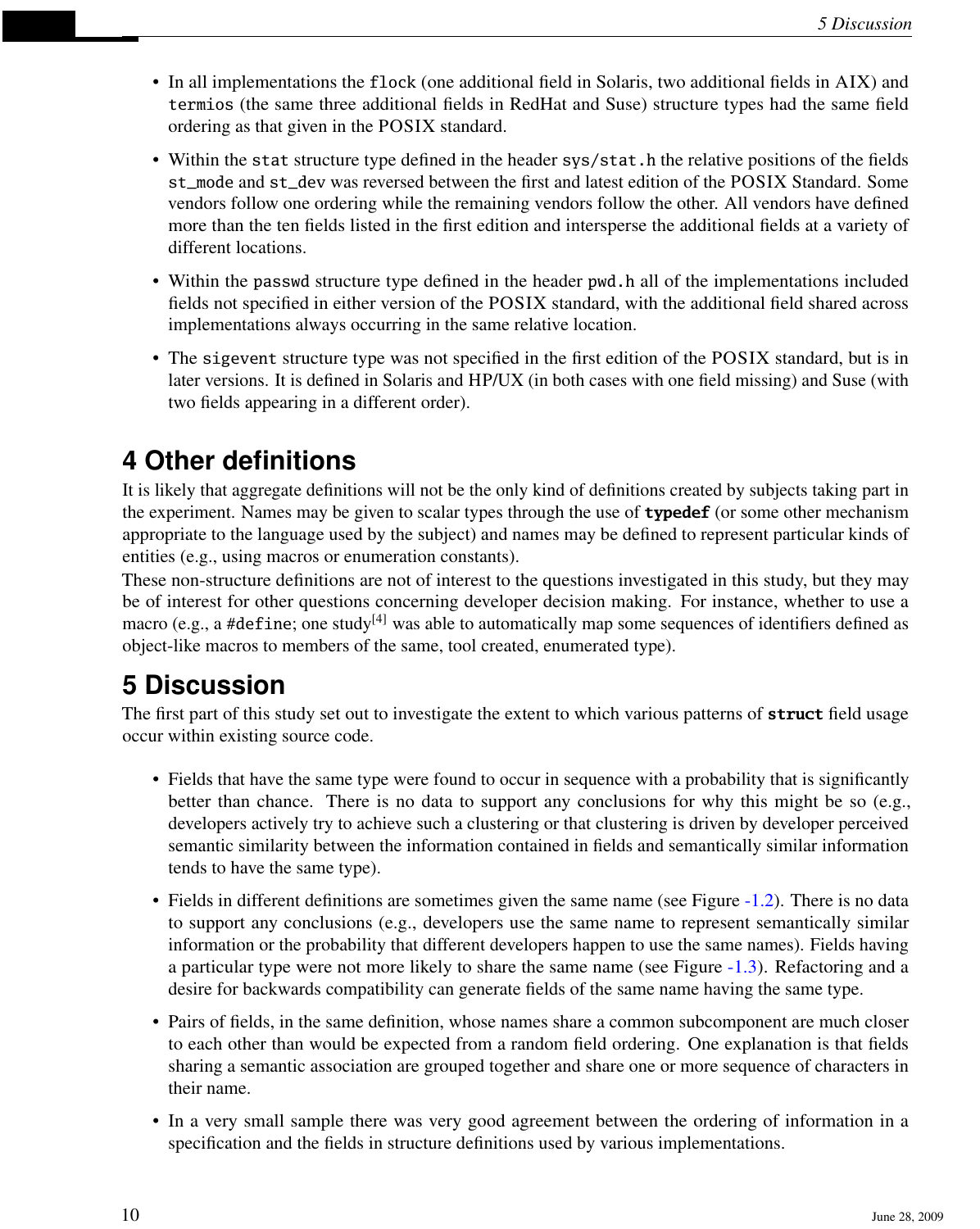### **5.1 Threats to validity**

The C source measured for this study has been actively worked on for many years and during that time its **struct** definitions are likely to have evolved. A study<sup>[11]</sup> of the release history of a number of large C programs, over 3-4 years (and a total of 43 updated releases), found that in 79% of releases one or more existing structure or union types had one or more fields added to them, while structure or union types had one or more fields deleted in 51% of releases and had one or more of their field names changed in 37% of releases. One or more existing fields had their types changed in 35% of releases.<sup>[10]</sup>

The only source code measured was written in C. To what extent is it possible to claim that the findings apply to code written in other languages? Measurements of classes<sup>[12]</sup> in large Java programs have found that the number of members follows the same pattern as that in measured in C (see Figure  $-1.1$ ). While there are no obvious reasons why the patterns found in C should not also occur in other languages, there is no reason why they should. Measurements of source written in other languages would put this issue to rest.

### **6 Further reading**

A readable collection of papers on how people make use categories to solve problems quickly without a lot of effort: "Simple Heuristics That Make Us Smart" by Gerd Gigerenzer, Peter M. Todd and The ABC Research Group, published by Oxford University Press, ISBN 0-19-154381-7.

A readable upper graduate level book dealing with how people create and use categories "Classification and Cognition" by W. K. Estes, published by Oxford University Press, ISBN 0-19-510974-0.

### **7 Acknowledgements**

The author wishes to thank everybody who volunteered their time to take part in the experiments and ACCU for making a slot available, in which to run the experiment, at both conferences.

Thanks to Dawn Lawrie and David Binkley for commenting on an earlier draft and Dawn for writing a program to evaluate field type sequences.